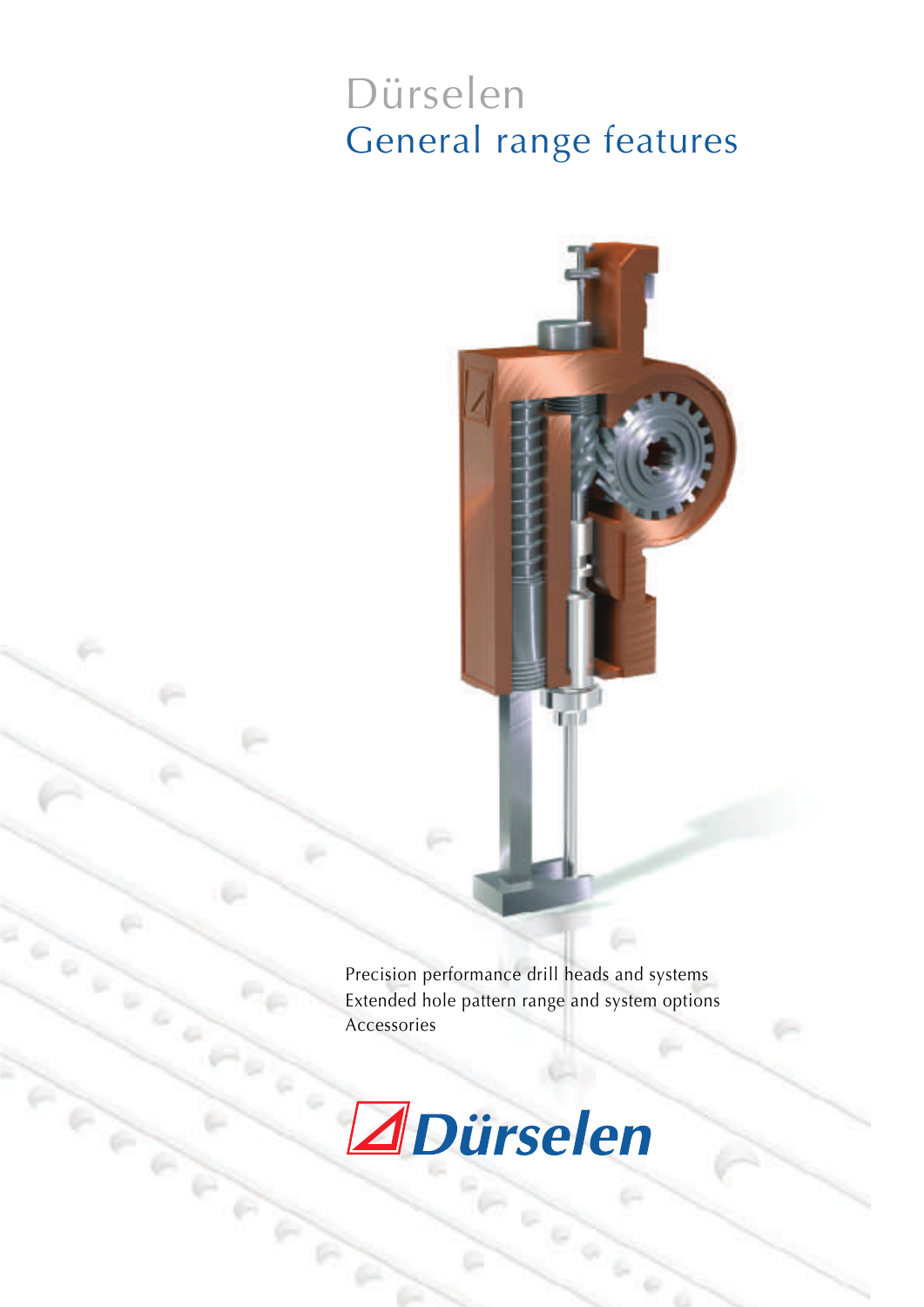

#### **Dürselen precision drill heads**

On all Dürselen drilling systems the drill heads are shaft driven no belts, with the following advantages:

■ consistent power transmission during the entire drilling operation ■ easy and quick change of drill heads

■ retro-fitting of additional or multi-spindle heads at any time

Dürselen drill head are available for all applications:

■ standard drill heads 31.7 mm / 1 1/4" for greatest flexibility and the minimum spacing between holes ■ drill bit diameter range 3 - 14 mm / 1/8" - 5/8" diameter ■ multi spindle drill heads for single stroke, high productivity on narrow hole spacing for example, triple hole pattern for organisers, seven-hole-pattern for aeronautical map specific hole patterns down to minimum 19.05 mm / 3/4" between spindles

■ drill heads for large hole diameters such as 20 mm / 3/4" and 30 mm / 11/4" are manufactured to customer's specification



*Precision drill head Triple spindle drill head 19.05 mm / 3/4" spacing*



#### **"Easy-set" solutions for pattern changes**

1. Dürselen spacers position drill heads precisely and consistently for quick and easy hole pattern changes

Spacers between drill heads allow drill heads to be positioned to touch the spacer and are locked in precise position. Precision grinding of Dürselen drill heads and spacers ensures identical spacing even using as many as 10 drill heads. Standard hole pattern spacers are included with each Dürselen drilling machine. Other spacers are manufactured for specific hole intervals.



*Double spindle drill head for 20 mm / 3/4" diameter*



*Drill head set-up Drill bit change*

2. Quick drill bit change and length adjustment

Drill bit change requires release of one screw only. For adjustment to a new drill bit length the micrometer screw on each spindle is lowered until the drill bit touches the drill belt at bottom dead centre.

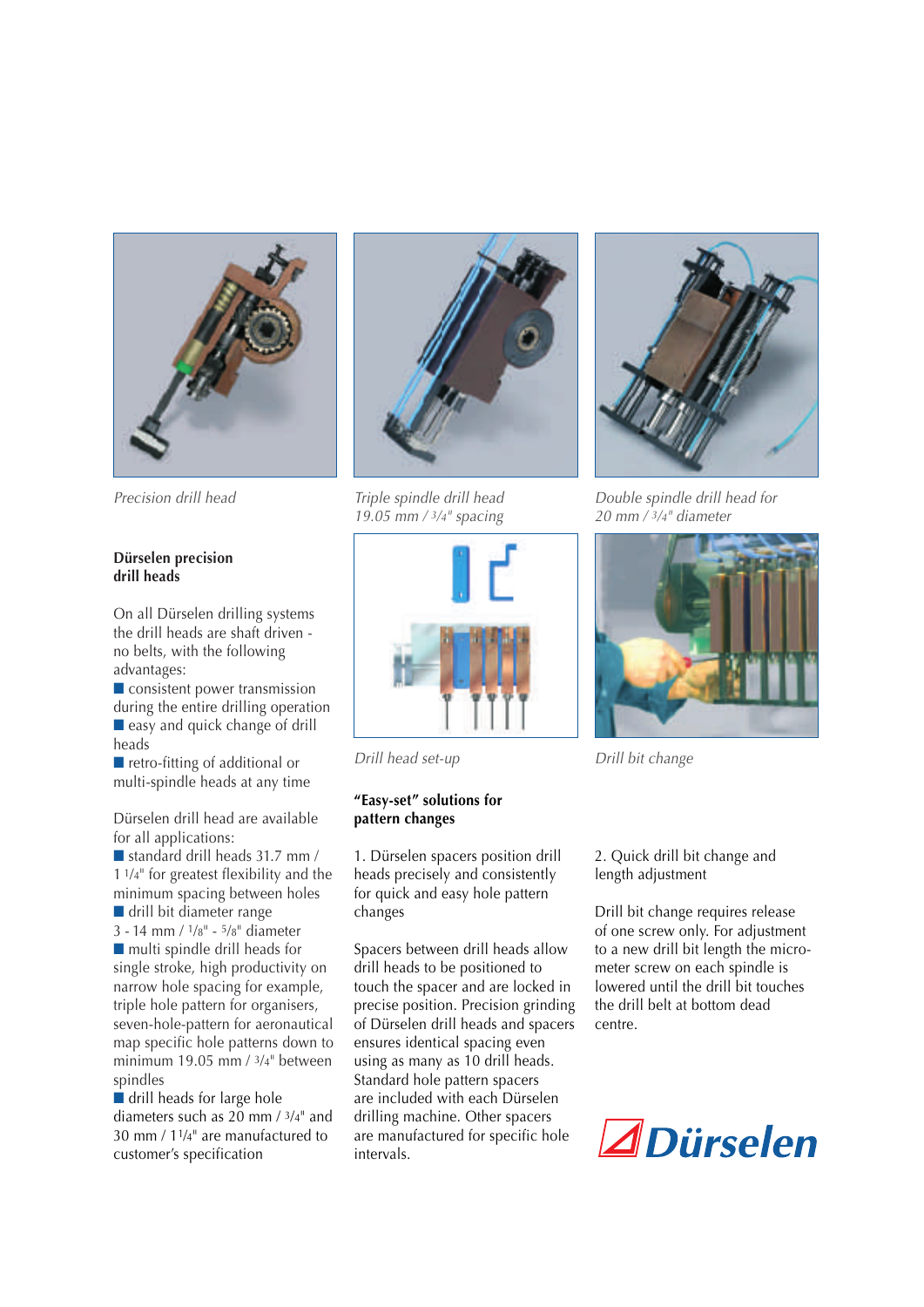## Dürselen General range features







*Drill bit cooling and lubrication Stroke and spindle speed*

*Drill bit care*

### **Extended drill bit service life without drill bit breakage**

1. Drill bit cooling and lubrication

Cooling and lubrication increases the service life of a drill bit dramatically. Difficult materials such as coated and glossy papers or plastic films cannot be processed efficiently without cooling. To prevent waste sticking and consequent drill bit breakage Dürselen also offers an optional impulse lubrication for internal drill bit lubrication, to assist waste to pass readily through the drill bit.

2. Continuously variable stroke speed and spindle speed

Stroke speed and spindle speed adjustment is essential to accommodate the full range of drill bit diameters and difficult materials such as plastic films. Optimum settings guarantees clean holes and long drill bit service life. All automatic Dürselen drilling systems are equipped with this recommended option.

## **Drill bits and care**

Drill bits of standard quality make working with Dürselen drilling systems profitable on common materials. For difficult materials specially coated drill bits are available.

Only sharp drill bits guarantee clean results without breakages. The Dürselen drill bit sharpener makes precision sharpening easy, quick and safe and re-sharpening as many as 60 times saves tool costs.

## **The Dürselen drill belt - the economic drilling bed**

The drill belt is made of special resilient plastic and is moved on either manually or automatically to ensure constant clean holes down to the lowest sheet. It reduces drill bit wear and eliminates frequent manual repositioning and replacement of disposable drilling beds.

*Drill belt as drilling bed*